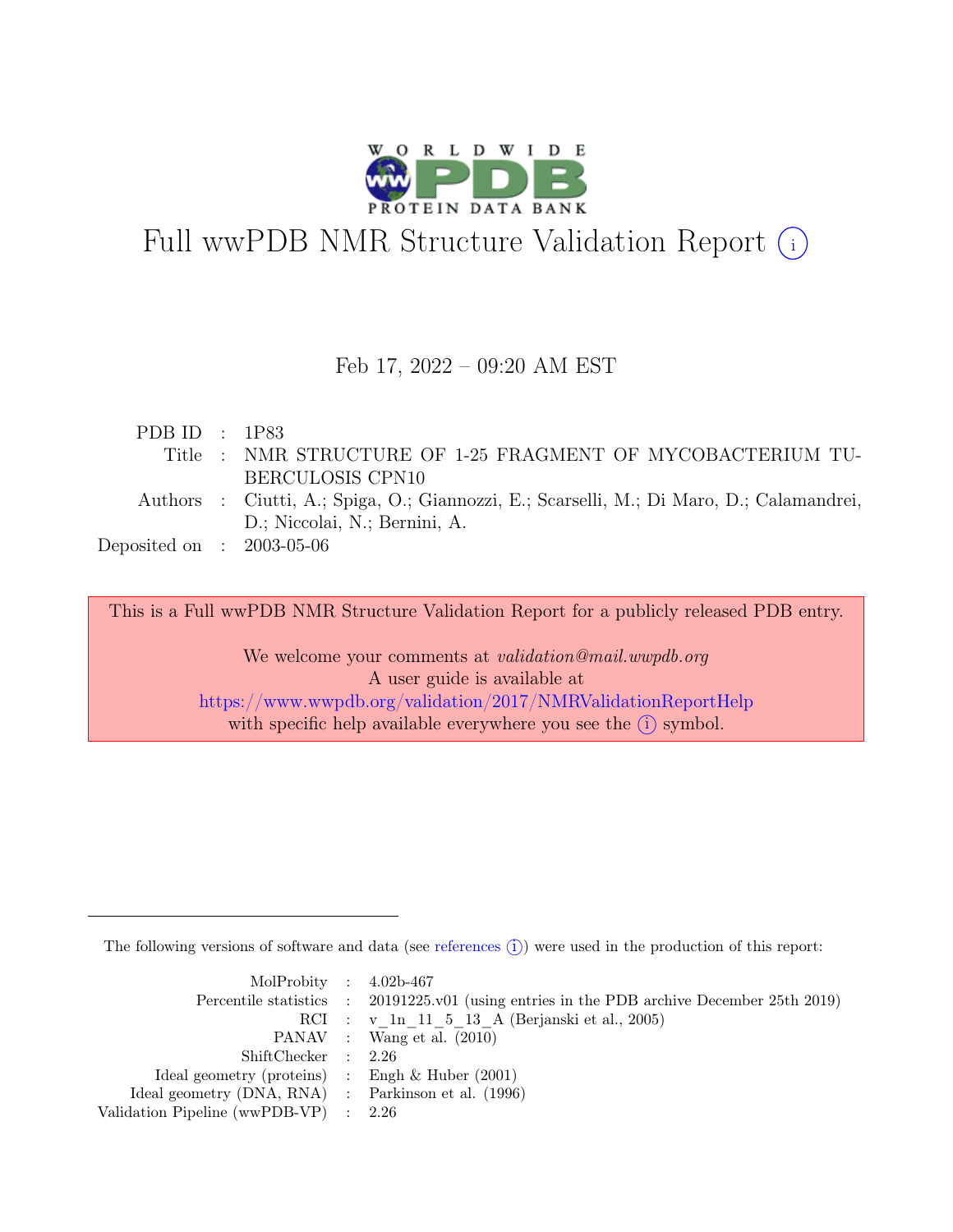## 1 Overall quality at a glance  $(i)$

The following experimental techniques were used to determine the structure: SOLUTION NMR

The overall completeness of chemical shifts assignment was not calculated.

Percentile scores (ranging between 0-100) for global validation metrics of the entry are shown in the following graphic. The table shows the number of entries on which the scores are based.



| Metric.               | Whole archive<br>$(\#Entries)$ | NMR archive<br>$(\#Entries)$ |
|-----------------------|--------------------------------|------------------------------|
| Clashscore            | 158937                         | 12864                        |
| Ramachandran outliers | 154571                         | 11451                        |
| Sidechain outliers    | 154315                         | 11428                        |

The table below summarises the geometric issues observed across the polymeric chains and their fit to the experimental data. The red, orange, yellow and green segments indicate the fraction of residues that contain outliers for  $>=$  3, 2, 1 and 0 types of geometric quality criteria. A cyan segment indicates the fraction of residues that are not part of the well-defined cores, and a grey segment represents the fraction of residues that are not modelled. The numeric value for each fraction is indicated below the corresponding segment, with a dot representing fractions  $\langle=5\%$ 

| Mol | Chain | Length |     |     | Quality of chain |
|-----|-------|--------|-----|-----|------------------|
|     |       | ∠ບ     | 28% | 12% | 60%              |

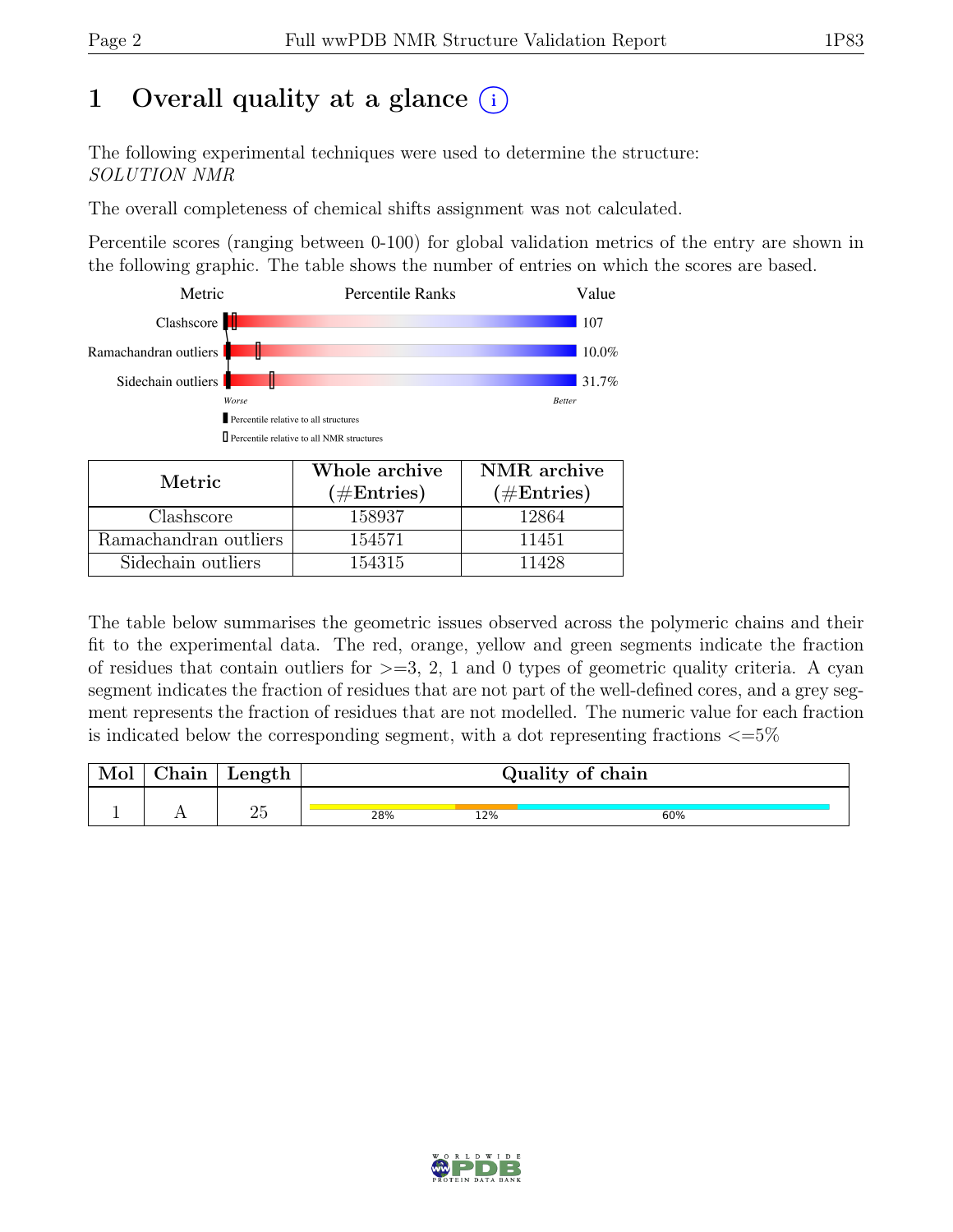## 2 Ensemble composition and analysis  $(i)$

This entry contains 20 models. Model 2 is the overall representative, medoid model (most similar to other models). The authors have identified model 20 as representative, based on the following criterion: lowest energy.

The following residues are included in the computation of the global validation metrics.

| Well-defined (core) protein residues |                                           |                                  |  |
|--------------------------------------|-------------------------------------------|----------------------------------|--|
|                                      | Well-defined core   Residue range (total) | Backbone RMSD (Å)   Medoid model |  |
|                                      | A:9-A:18 $(10)$                           | 0.06                             |  |

Ill-defined regions of proteins are excluded from the global statistics.

Ligands and non-protein polymers are included in the analysis.

The models can be grouped into 4 clusters and 1 single-model cluster was found.

| Cluster number        | Models                     |
|-----------------------|----------------------------|
|                       | 2, 3, 6, 9, 16, 18, 19, 20 |
|                       | 4, 5, 10, 12, 14, 15       |
|                       | 7, 8, 11                   |
|                       | 1, 13                      |
| Single-model clusters |                            |

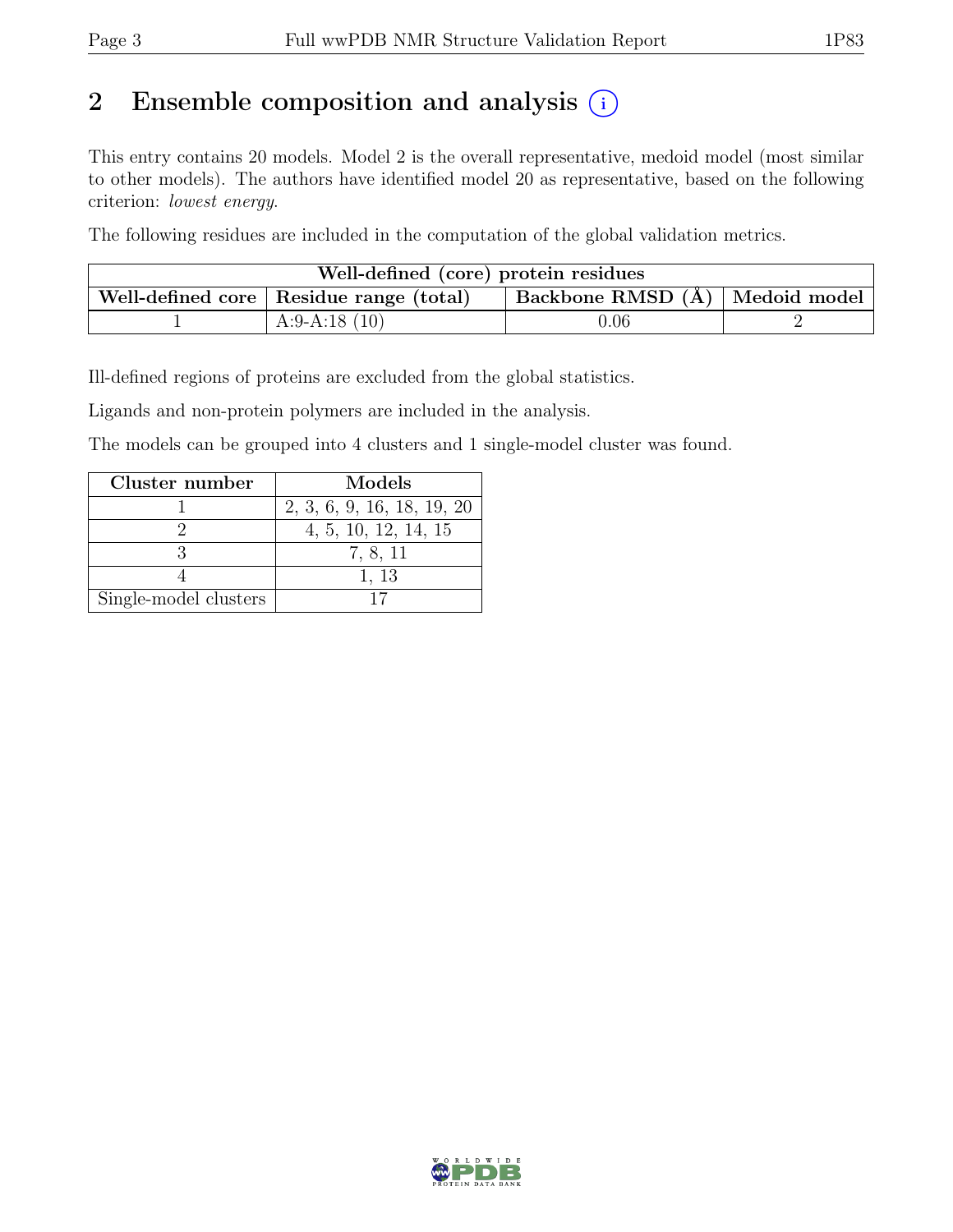## 3 Entry composition  $(i)$

There is only 1 type of molecule in this entry. The entry contains 387 atoms, of which 200 are hydrogens and 0 are deuteriums.

• Molecule 1 is a protein called 10 kDa chaperonin.

| Mol | Chain   Residues |              |     | $\rm{Atoms}$ |    |    | Trace |
|-----|------------------|--------------|-----|--------------|----|----|-------|
|     | つに               | <b>Total</b> |     |              |    |    |       |
|     | ∠ట               | 387          | 116 | 200          | 31 | 40 |       |

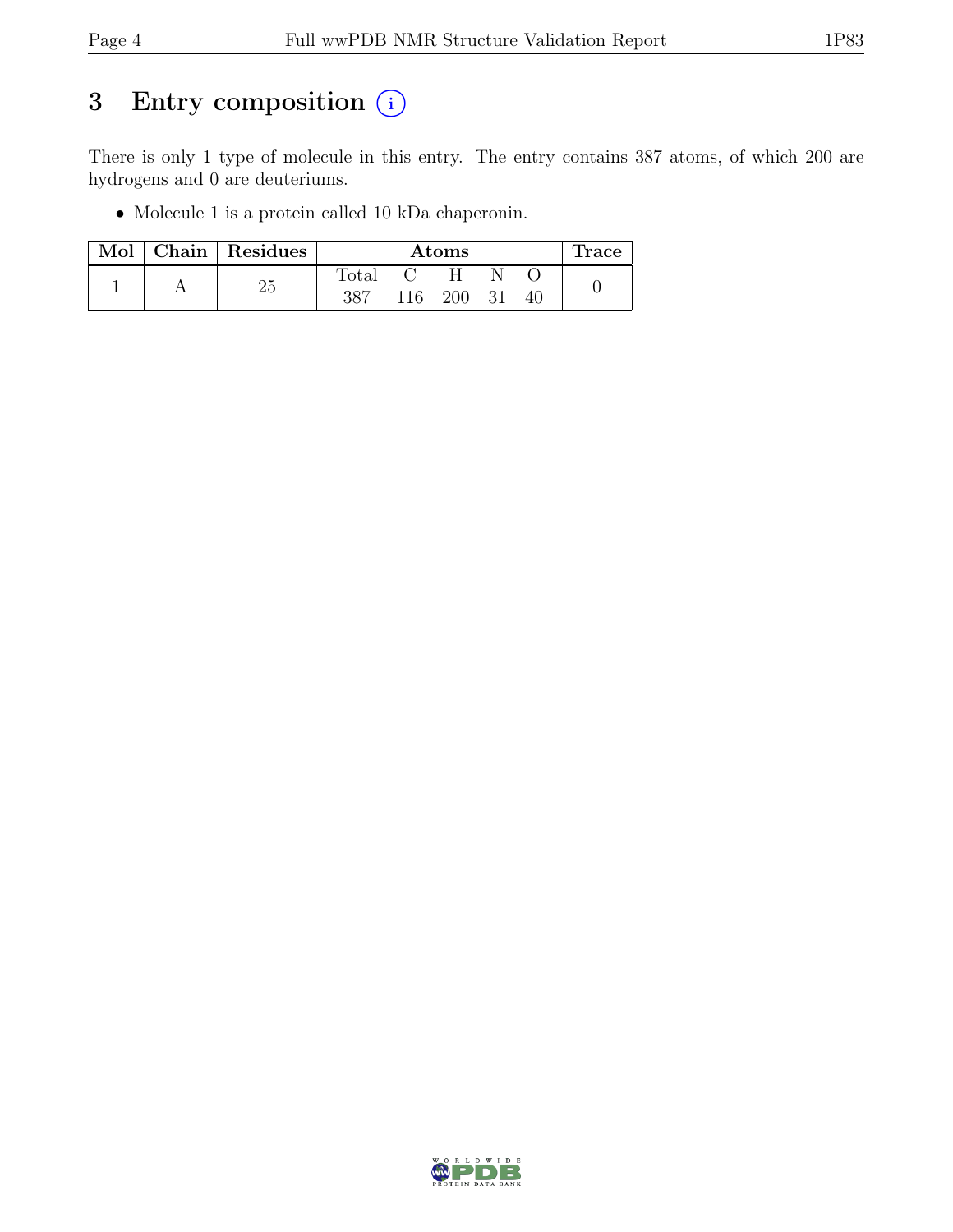## 4 Residue-property plots (i)

### <span id="page-4-0"></span>4.1 Average score per residue in the NMR ensemble

These plots are provided for all protein, RNA, DNA and oligosaccharide chains in the entry. The first graphic is the same as shown in the summary in section 1 of this report. The second graphic shows the sequence where residues are colour-coded according to the number of geometric quality criteria for which they contain at least one outlier:  $green = 0$ ,  $yellow = 1$ ,  $orange = 2$  and  $red =$ 3 or more. Stretches of 2 or more consecutive residues without any outliers are shown as green connectors. Residues which are classified as ill-defined in the NMR ensemble, are shown in cyan with an underline colour-coded according to the previous scheme. Residues which were present in the experimental sample, but not modelled in the final structure are shown in grey.

• Molecule 1: 10 kDa chaperonin

### 4.2 Scores per residue for each member of the ensemble

Colouring as in section [4.1](#page-4-0) above.

#### 4.2.1 Score per residue for model 1

• Molecule 1: 10 kDa chaperonin



#### 4.2.2 Score per residue for model 2 (medoid)



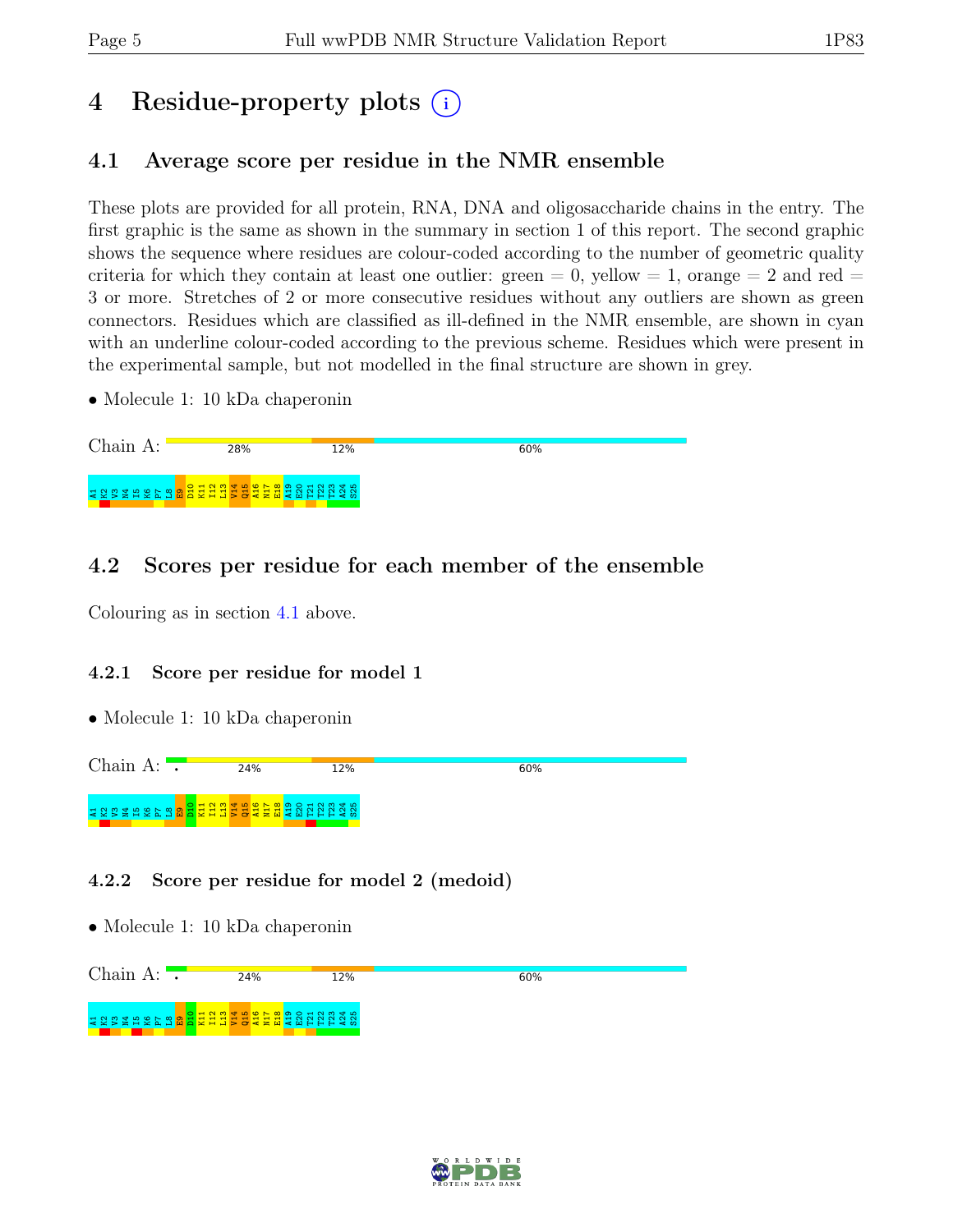#### 4.2.3 Score per residue for model 3

• Molecule 1: 10 kDa chaperonin

Chain A: 28% 60% 12% A1K2V3N4I5K6P7 L8 E9 D10 K11 I12 L13 V14 Q15 A16 N17 E18 A19 E20 T21 T22 T23 A24 S25

#### 4.2.4 Score per residue for model 4

• Molecule 1: 10 kDa chaperonin

| $Chain A$ : | 24% | 16% | 60% |
|-------------|-----|-----|-----|
|             |     |     |     |

#### 4.2.5 Score per residue for model 5

• Molecule 1: 10 kDa chaperonin

| $Chain A$ : | 24% | 16% | 60% |
|-------------|-----|-----|-----|
|             |     |     |     |

#### 4.2.6 Score per residue for model 6

• Molecule 1: 10 kDa chaperonin



#### 4.2.7 Score per residue for model 7

• Molecule 1: 10 kDa chaperonin Chain A: **24%**  $60%$ 16%

A1K2V3N4I5K6P7 L8 E9 D10 K11 I12 L13 V14 Q15 A16 N17 E18 A19 E20 T21 T22 T23 A24 S25

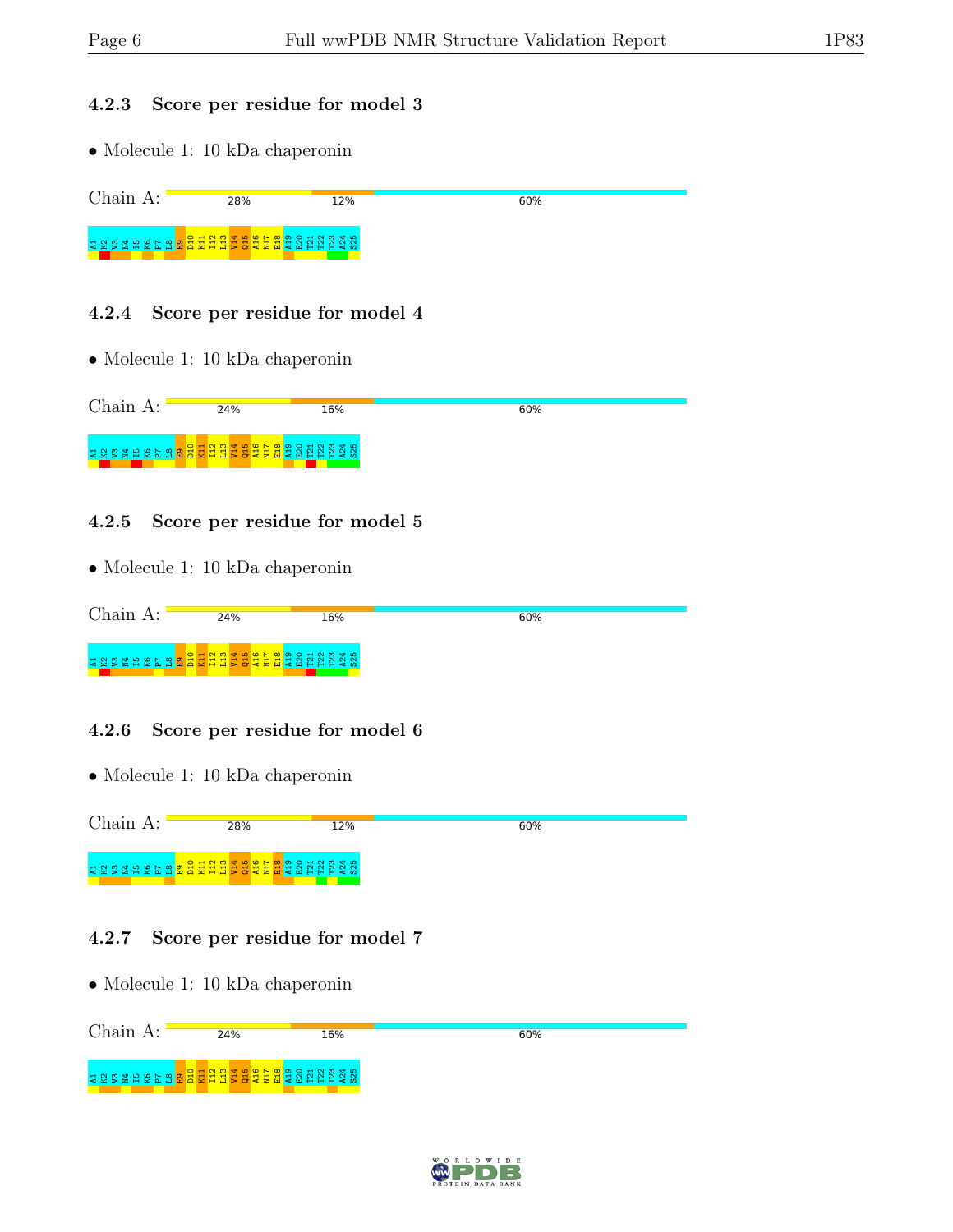#### 4.2.8 Score per residue for model 8

• Molecule 1: 10 kDa chaperonin

Chain A: 24% 60% 16% A1K2V3N4I5K6P7 L8 E9 D10 K11 I12 L13 V14 Q15 A16 N17 E18 A19 E20 T21 T22 T23 A24 S25

#### 4.2.9 Score per residue for model 9

• Molecule 1: 10 kDa chaperonin

| Chain<br>$\Delta \cdot$    |                                           | ?8%               | 8% | 60% |
|----------------------------|-------------------------------------------|-------------------|----|-----|
| <b>A Z Z Z A A A A A A</b> | $\overline{\bullet}$ $\overline{\bullet}$ | <b>ARNADA SER</b> |    |     |

#### 4.2.10 Score per residue for model 10

• Molecule 1: 10 kDa chaperonin

| Chain<br>$\Lambda$ .  |                                     | 24%      | 12%  | 60% |
|-----------------------|-------------------------------------|----------|------|-----|
| 북 22 일 별<br>يم<br>-27 | $\circ$<br>$\overline{\phantom{0}}$ | <b>E</b> | - 70 |     |

#### 4.2.11 Score per residue for model 11

• Molecule 1: 10 kDa chaperonin



#### 4.2.12 Score per residue for model 12



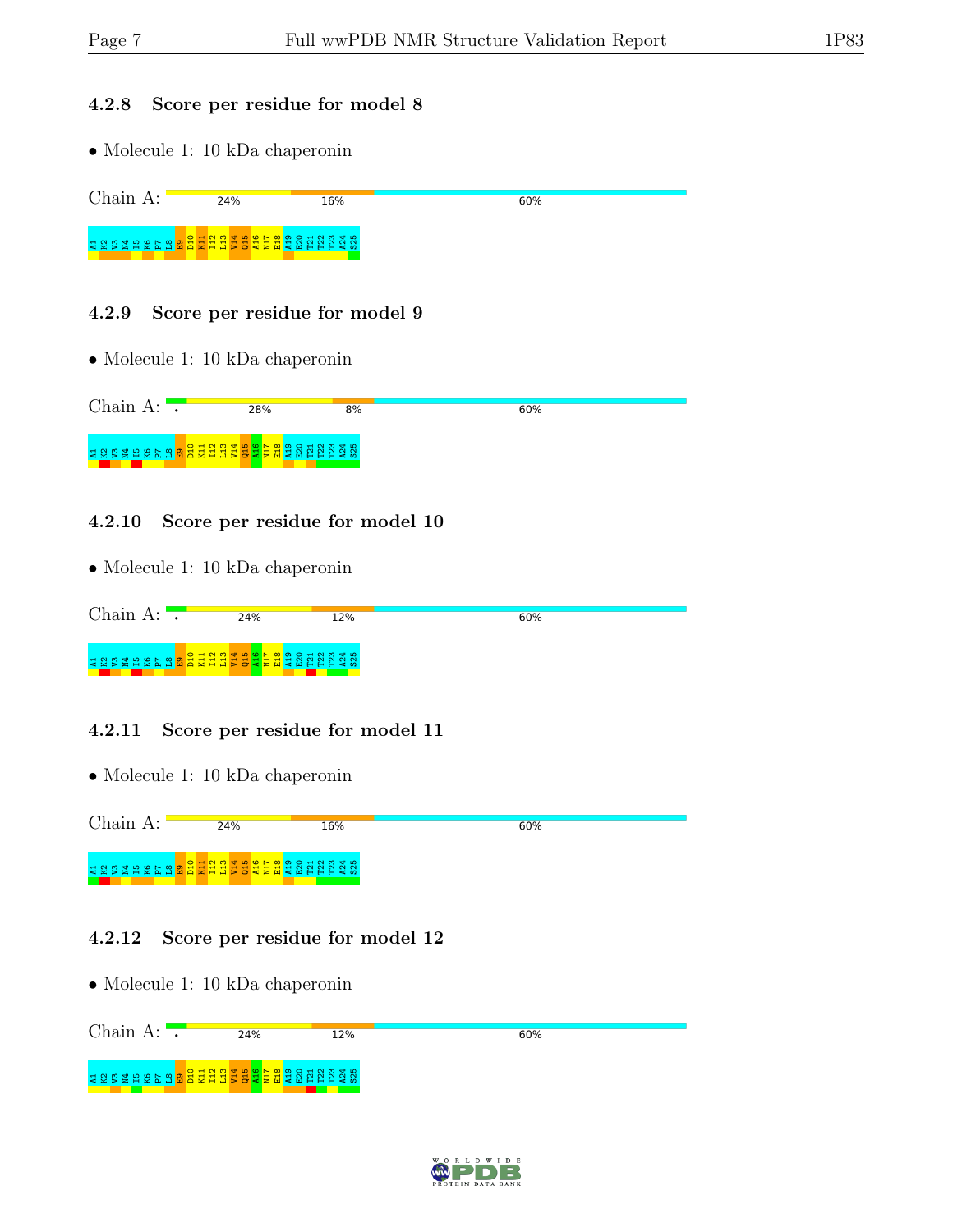#### 4.2.13 Score per residue for model 13

• Molecule 1: 10 kDa chaperonin

Chain A:  $\overline{\phantom{a}}$ 20% 60% 16% D10 K11 I12 L13 V14 Q15 A16 N17 E18 A19 E20 T21 T22 T23 A24 S25 보 Q ♡ 갈 H 오 Z 은 암 <mark>암</mark>

#### 4.2.14 Score per residue for model 14

• Molecule 1: 10 kDa chaperonin

| Chain A: | 24% | 16% | 60% |
|----------|-----|-----|-----|
|          |     |     |     |

#### 4.2.15 Score per residue for model 15

• Molecule 1: 10 kDa chaperonin

| Chain A:    |                | 24%                                       | 12%   | 60% |
|-------------|----------------|-------------------------------------------|-------|-----|
| 12002882887 | $O$ $\sim$ $N$ | <u>  육 축 뷰 뷰 축 육 축 홈 및 명 중 </u> 정 정 정 정 정 | ີ ⊄ ທ |     |

#### 4.2.16 Score per residue for model 16

• Molecule 1: 10 kDa chaperonin



#### 4.2.17 Score per residue for model 17



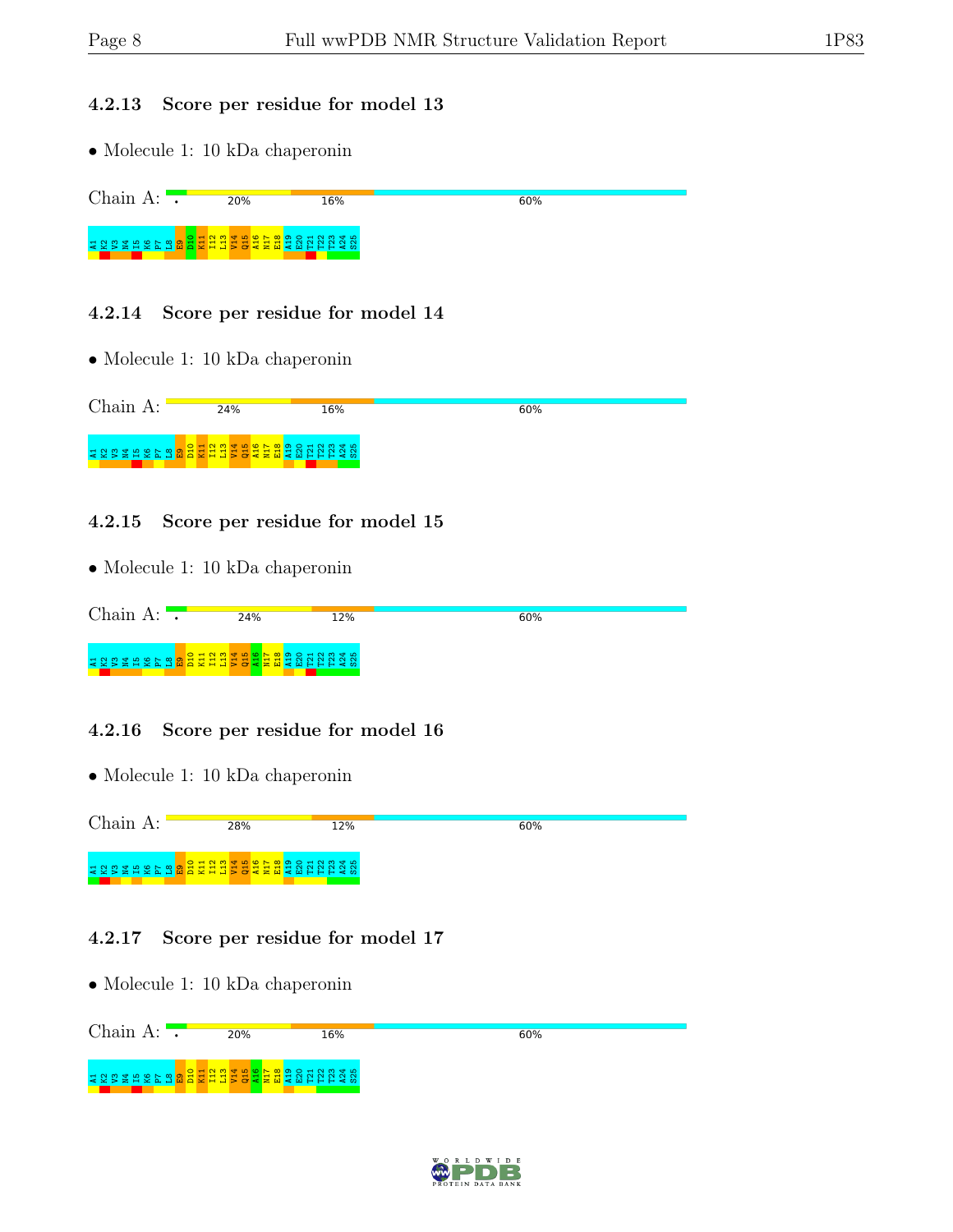#### 4.2.18 Score per residue for model 18

• Molecule 1: 10 kDa chaperonin

Chain A: **28%** 12%  $60%$ A1K2V3N4I5K6P7 L8 E9 D10 K11 I12 L13 V14 Q15 A16 N17 E18 A19 E20 T21 T22 T23 A24 S25

#### 4.2.19 Score per residue for model 19

• Molecule 1: 10 kDa chaperonin

| Chain A: | 28% | 8% | 60% |
|----------|-----|----|-----|
|          |     |    |     |

#### 4.2.20 Score per residue for model 20

| Chain<br>$\Delta$ . | 24%                                        | 12% | 60% |
|---------------------|--------------------------------------------|-----|-----|
| SSSHRFA.            | $\circ$<br>EE BORNAS<br>불출퇴<br><b>NOXH</b> |     |     |

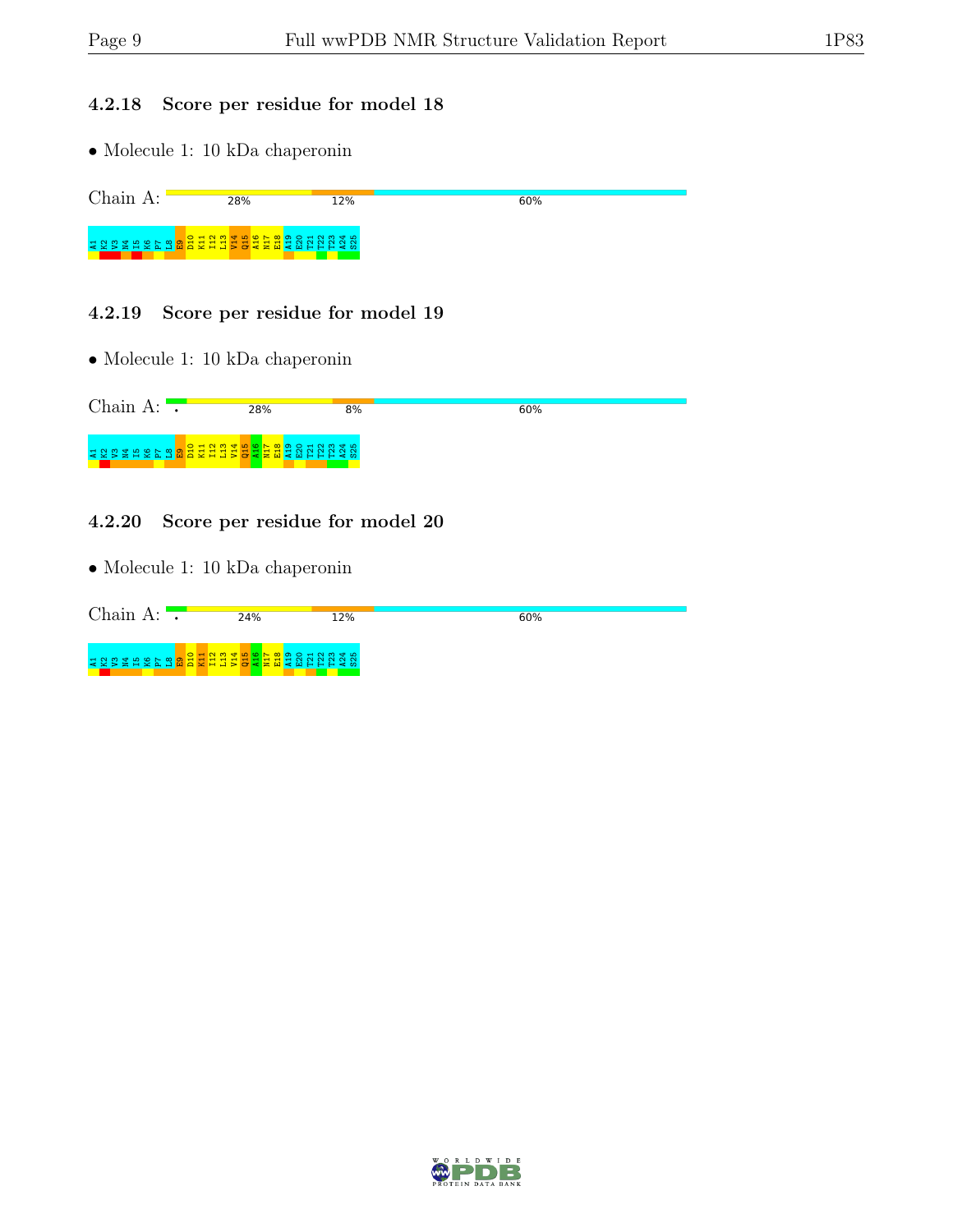## 5 Refinement protocol and experimental data overview  $(i)$

The models were refined using the following method: molecular dynamics.

Of the 100 calculated structures, 20 were deposited, based on the following criterion: structures with the lowest energy.

The following table shows the software used for structure solution, optimisation and refinement.

| Software name   Classification |                                        | Version |
|--------------------------------|----------------------------------------|---------|
| <b>DYANA</b>                   | structure solution $\vert 1.5 \rangle$ |         |
| Amber                          | refinement                             | 51      |

No chemical shift data was provided.

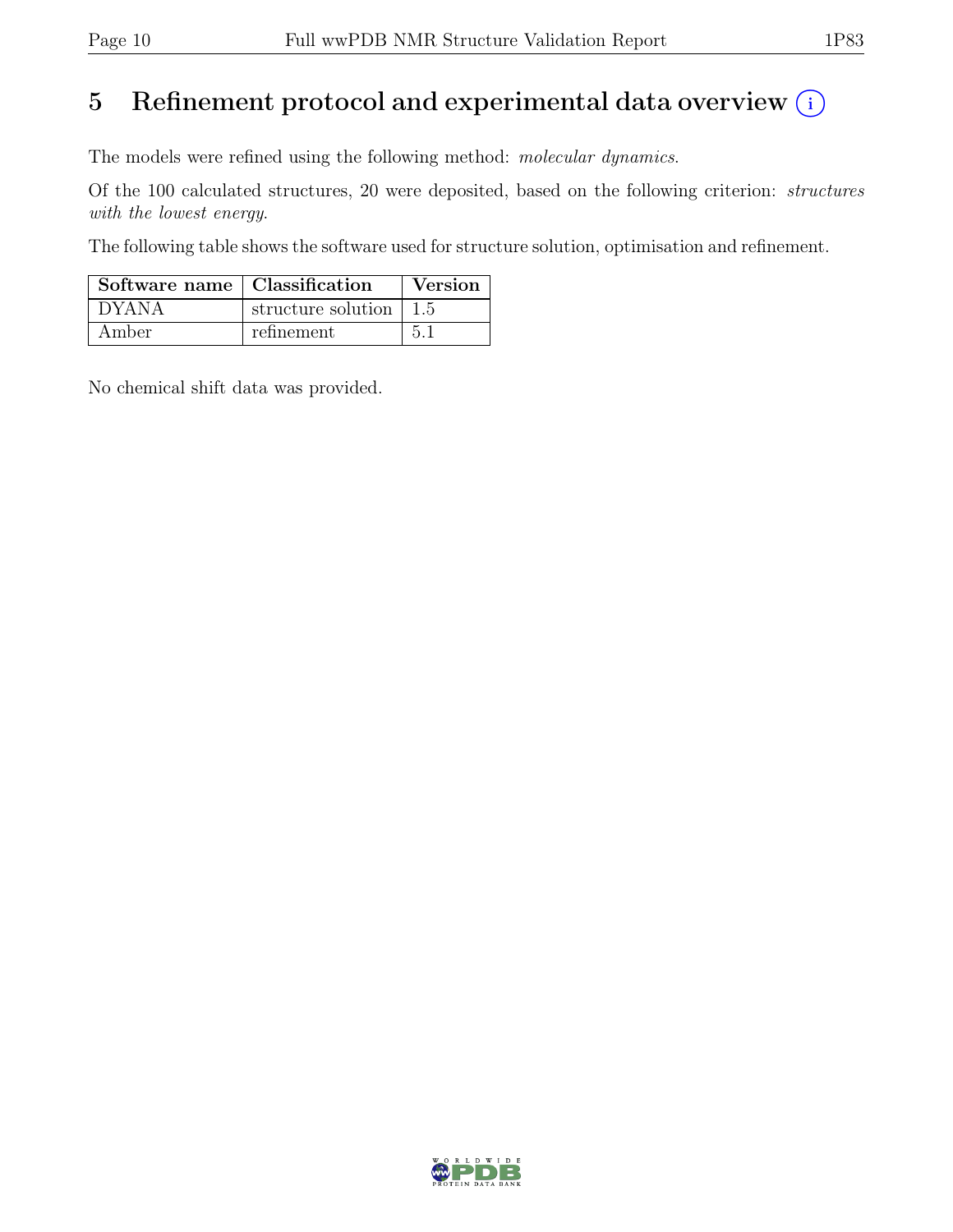## 6 Model quality  $(i)$

## 6.1 Standard geometry  $(i)$

There are no covalent bond-length or bond-angle outliers.

There are no bond-length outliers.

There are no bond-angle outliers.

There are no chirality outliers.

There are no planarity outliers.

### 6.2 Too-close contacts  $(i)$

In the following table, the Non-H and H(model) columns list the number of non-hydrogen atoms and hydrogen atoms in each chain respectively. The H(added) column lists the number of hydrogen atoms added and optimized by MolProbity. The Clashes column lists the number of clashes averaged over the ensemble.

|     |      | Mol   Chain   Non-H   H(model)   H(added)   Clashes |      |     |
|-----|------|-----------------------------------------------------|------|-----|
|     |      |                                                     |      |     |
| All | 1600 | 1640                                                | 1580 | 341 |

The all-atom clashscore is defined as the number of clashes found per 1000 atoms (including hydrogen atoms). The all-atom clashscore for this structure is 107.

| $\rm{Atom-1}$    | Atom-2          | $Clash(\AA)$ | $Distance(\AA)$ | Models |                |
|------------------|-----------------|--------------|-----------------|--------|----------------|
|                  |                 |              |                 | Worst  | Total          |
| 1: A:13: LEU:O   | 1:A:17:ASN:ND2  | 0.70         | 2.25            | 16     | 20             |
| 1: A: 10: ASP: O | 1:A:14:VAL:CG1  | 0.61         | 2.48            | 17     | 1              |
| 1:A:17:ASN:O     | 1: A:18: GLU:CB | 0.61         | 2.47            | 1      | 20             |
| 1: A:9: GLU: HG3 | 1:A:13:LEU:HD12 | 0.59         | 1.73            | 17     | $\mathbf{1}$   |
| 1: A:13:LEU: C   | 1:A:17:ASN:HD22 | 0.57         | 2.02            | 13     | $\overline{2}$ |
| 1:A:17:ASN:O     | 1:A:18:GLU:HB3  | 0.57         | 1.99            | 1      | 20             |
| 1:A:12:ILE:HD12  | 1: A:12: ILE:C  | 0.56         | 2.21            | 20     | 20             |
| 1: A:13: LEU:O   | 1: A:15: GLN:N  | 0.56         | 2.38            | 16     | 20             |
| 1: A: 13: LEU: C | 1:A:17:ASN:ND2  | 0.55         | 2.60            | 13     | 20             |
| 1:A:13:LEU:O     | 1:A:17:ASN:N    | 0.54         | 2.39            | 20     | 18             |
| 1:A:10:ASP:O     | 1:A:14:VAL:CG2  | 0.54         | 2.54            | 17     | 1              |
| 1: A: 13: LEU: C | 1: A:15: GLN:N  | 0.54         | 2.61            | 17     | 20             |
| 1: A:9: GLU:O    | 1:A:13:LEU:HB2  | 0.51         | 2.06            | 17     | $\mathbf{1}$   |
| 1:A:10:ASP:O     | 1:A:14:VAL:HG13 | 0.51         | 2.06            | 17     | 1              |

All unique clashes are listed below, sorted by their clash magnitude.

Continued on next page...

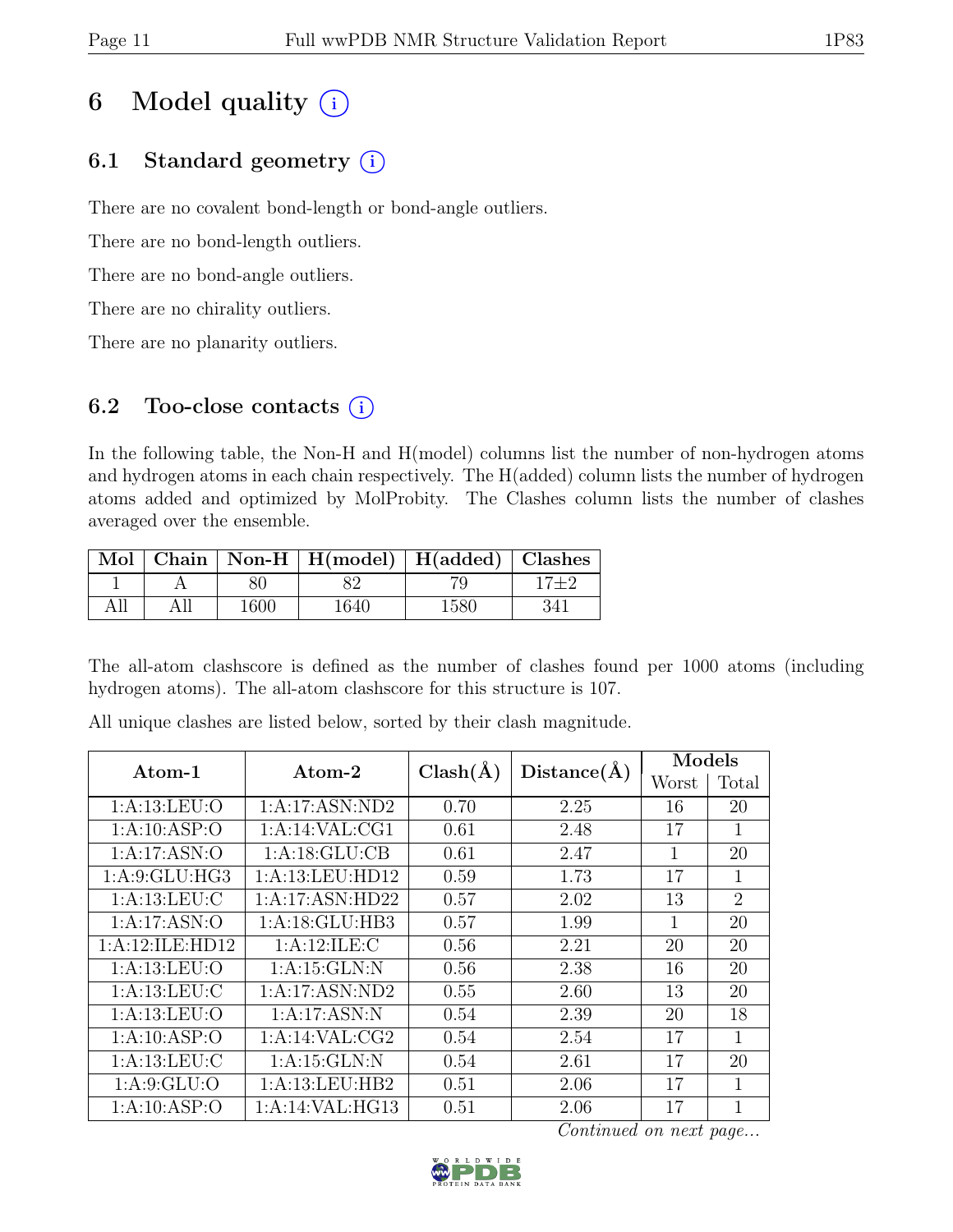|                  |                      | $Clash(\AA)$ | $Distance(\AA)$ | Models       |                             |
|------------------|----------------------|--------------|-----------------|--------------|-----------------------------|
| Atom-1           | $\rm{Atom}\text{-}2$ |              |                 | Worst        | Total                       |
| 1: A:9: GLU: HG3 | 1: A:9: GLU:O        | 0.50         | 2.06            | 11           | 3                           |
| 1: A:9: GLU:O    | 1: A:13:LEU:CG       | 0.50         | 2.60            | 19           | 18                          |
| 1: A:13:LEU:O    | 1:A:16:ALA:N         | 0.49         | 2.45            | $\mathbf{1}$ | 13                          |
| 1: A:11: LYS:O   | 1:A:15:GLN:CG        | 0.49         | 2.61            | 11           | 15                          |
| 1:A:12:ILE:C     | 1: A:15: GLN:HG3     | 0.47         | 2.30            | 9            | 20                          |
| 1: A:9: GLU:O    | 1: A:13: LEU: HG     | 0.46         | 2.10            | 16           | 20                          |
| 1:A:17:ASN:N     | 1:A:17:ASN:HD22      | 0.46         | 2.08            | 11           | 17                          |
| 1: A:11: LYS:O   | 1: A:15: GLN:NE2     | 0.46         | 2.49            | 17           | 4                           |
| 1:A:10:ASP:O     | 1:A:14:VAL:HG22      | 0.43         | 2.13            | 17           | 1                           |
| 1: A:13:LEU:O    | 1:A:14:VAL:CD        | 0.43         | 2.57            | 13           | 17                          |
| 1:A:12:ILE:HD12  | 1: A: 13: LEU: N     | 0.43         | 2.28            | 13           | 18                          |
| 1: A:9: GLU:O    | 1: A:13: LEU: HD12   | 0.42         | 2.14            | 20           | 1                           |
| 1: A: 11: LYS: O | 1:A:15:GLN:CD        | 0.42         | 2.58            | 17           | 11                          |
| 1: A:9: GLU:O    | 1: A:9: GLU: HG3     | 0.42         | 2.14            | 3            | $\mathcal{D}_{\mathcal{L}}$ |
| 1:A:17:ASN:O     | 1: A:18: GLU:CG      | 0.41         | 2.68            | $\mathbf{1}$ | 8                           |
| 1:A:17:ASN:O     | 1:A:18:GLU:HG2       | 0.41         | 2.16            | 9            | 8                           |

Continued from previous page...

### 6.3 Torsion angles  $(i)$

#### 6.3.1 Protein backbone  $(i)$

In the following table, the Percentiles column shows the percent Ramachandran outliers of the chain as a percentile score with respect to all PDB entries followed by that with respect to all NMR entries. The Analysed column shows the number of residues for which the backbone conformation was analysed and the total number of residues.

| Mol | Chain | Analysed        | Favoured         | Allowed                | Outliers          | Percentiles |  |
|-----|-------|-----------------|------------------|------------------------|-------------------|-------------|--|
|     |       | $10/25$ (40%)   | $8\pm0.80\pm0\%$ | $1\pm0$ (10 $\pm0\%$ ) | $1\pm0(10\pm0\%)$ | $\vert$ 10  |  |
| All |       | $200/500(40\%)$ | 160 (80%)        | $20(10\%)$             | $20(10\%)$        |             |  |

All 1 unique Ramachandran outliers are listed below.

|  |            | Mol   Chain   Res   Type   Models (Total) |
|--|------------|-------------------------------------------|
|  | - 14   VAL | <sup>20</sup>                             |

#### 6.3.2 Protein side chains  $(i)$

In the following table, the Percentiles column shows the percent sidechain outliers of the chain as a percentile score with respect to all PDB entries followed by that with respect to all NMR entries. The Analysed column shows the number of residues for which the sidechain conformation

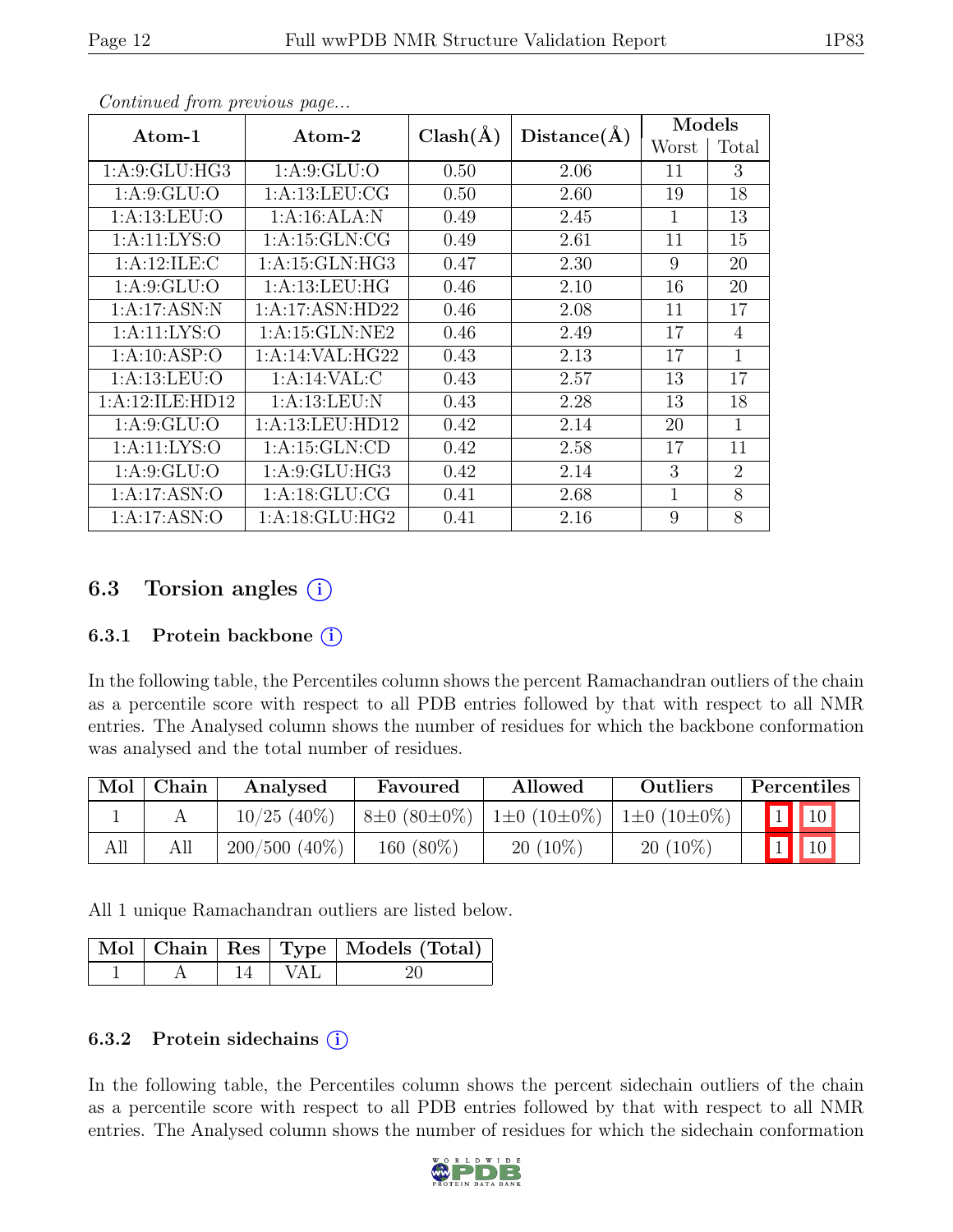| Mol | Chain | Analysed         | Rotameric                     | <b>Outliers</b> |  | Percentiles     |
|-----|-------|------------------|-------------------------------|-----------------|--|-----------------|
|     |       | 9/21(43%)        | $6\pm1(68\pm6\%)$ 3±1 (32±6%) |                 |  | 14 <sub>1</sub> |
| All |       | $180/420$ (43\%) | $123(68\%)$                   | 57 $(32\%)$     |  |                 |

was analysed and the total number of residues.

All 5 unique residues with a non-rotameric sidechain are listed below. They are sorted by the frequency of occurrence in the ensemble.

| $Mol$   Chain | Res |            | Type   Models (Total) |
|---------------|-----|------------|-----------------------|
|               | 15  | <b>GLN</b> | 20                    |
|               |     | <b>GLU</b> | 19                    |
|               |     | <b>LYS</b> |                       |
|               | 10  | ASP        |                       |
|               | 18  | GLU        |                       |

#### 6.3.3 RNA  $(i)$

There are no RNA molecules in this entry.

#### 6.4 Non-standard residues in protein, DNA, RNA chains  $(i)$

There are no non-standard protein/DNA/RNA residues in this entry.

#### 6.5 Carbohydrates  $(i)$

There are no monosaccharides in this entry.

### 6.6 Ligand geometry  $(i)$

There are no ligands in this entry.

### 6.7 Other polymers  $(i)$

There are no such molecules in this entry.

#### 6.8 Polymer linkage issues (i)

There are no chain breaks in this entry.